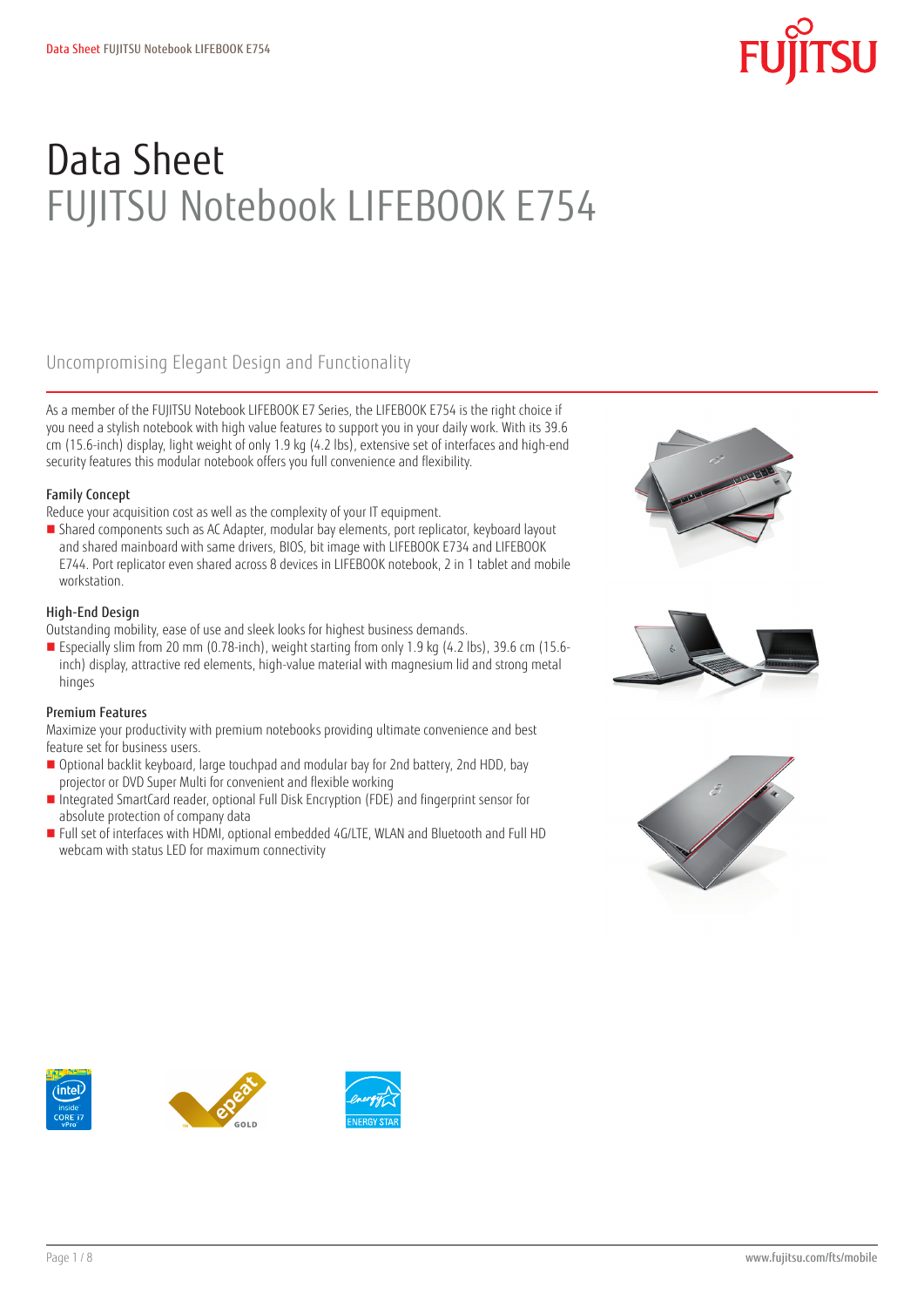## Components

| Base unit                                       | LIFEBOOK E754 15.6-inch HM86                                                                                                                                                                                                                                    | LIFEBOOK E754 15.6-inch QM87                                                                                            |  |
|-------------------------------------------------|-----------------------------------------------------------------------------------------------------------------------------------------------------------------------------------------------------------------------------------------------------------------|-------------------------------------------------------------------------------------------------------------------------|--|
| <b>Operating systems</b>                        |                                                                                                                                                                                                                                                                 |                                                                                                                         |  |
| Operating system                                | Windows 8.1 Pro 64-bit<br>Windows 8.1 64-bit                                                                                                                                                                                                                    | Windows 8.1 Pro 64-bit<br>Windows 8.1 64-bit                                                                            |  |
|                                                 | Windows 7 Professional 64-bit                                                                                                                                                                                                                                   | Windows 7 Professional 64-bit                                                                                           |  |
| Operating system compatible                     | Windows 10 Pro (license + recovery media only)<br>Windows 8 64-bit<br>Windows 8 32-bit<br>Windows 7 Professional 32-bit                                                                                                                                         | Windows 10 Pro (license + recovery media only)<br>Windows 8 64-bit<br>Windows 8 32-bit<br>Windows 7 Professional 32-bit |  |
| Operating system notes                          | Certified for SUSE Enterprise Desktop                                                                                                                                                                                                                           | Certified for SUSE Enterprise Desktop                                                                                   |  |
| Processor                                       | Intel® Core™ i7-4712MQ processor (2.3 GHz, up to 3.3 GHz, 6 MB) *                                                                                                                                                                                               |                                                                                                                         |  |
|                                                 | Intel® Core™ i5-4210M processor (2.6 GHz, up to 3.2 GHz, 3 MB) *                                                                                                                                                                                                |                                                                                                                         |  |
|                                                 | Intel® Core™ i3-4100M processor (2.5 GHz, 3 MB) *                                                                                                                                                                                                               |                                                                                                                         |  |
|                                                 | Intel® Core™ i3-4000M processor (2.4 GHz, 3 MB) *                                                                                                                                                                                                               |                                                                                                                         |  |
|                                                 | Intel® Core™ i7-4610M processor (3.0 GHz, up to 3.7 GHz, 4 MB)                                                                                                                                                                                                  |                                                                                                                         |  |
|                                                 | Intel® Core™ i5-4310M processor (2.7 GHz, up to 3.4 GHz, 3 MB)                                                                                                                                                                                                  |                                                                                                                         |  |
|                                                 | Intel® Core™ i5-4300M processor (2.6 GHz, up to 3.3 GHz, 3 MB)                                                                                                                                                                                                  |                                                                                                                         |  |
|                                                 | *Processor only for retail, SMB, education and government<br>Intel® Core™ i7 QC processors only available for Intel® QM87 Chipset; Intel® Core™ i3 processors only for Intel® HM86                                                                              |                                                                                                                         |  |
|                                                 | Intel® Core™ vPro™ Processor - Best Platform for Businesses of all sizes<br>Intel® Core™ Processor with Intel® Small Business Advantage - Smart Platform for Unmanaged Small Business                                                                           |                                                                                                                         |  |
| <b>Memory modules</b>                           | 2 GB (1 module(s) 2 GB) DDR3 L, 1,600 MHz, PC3-12800, SO DIMM                                                                                                                                                                                                   |                                                                                                                         |  |
|                                                 | 4 GB (1 module(s) 4 GB) DDR3 L, 1,600 MHz, PC3-12800, SO DIMM                                                                                                                                                                                                   |                                                                                                                         |  |
|                                                 | 8 GB (1 module(s) 8 GB) DDR3 L, 1,600 MHz, PC3-12800, SO DIMM                                                                                                                                                                                                   |                                                                                                                         |  |
| Hard disk drives (internal)                     | SSHD, 500 GB / 8 GB SSD Cache, 2.5-inch, S.M.A.R.T.                                                                                                                                                                                                             |                                                                                                                         |  |
|                                                 | SSD SATA III FDE, 256 GB, 2.5-inch                                                                                                                                                                                                                              |                                                                                                                         |  |
|                                                 | SSD SATA III, 512 GB, 2.5-inch                                                                                                                                                                                                                                  |                                                                                                                         |  |
|                                                 | SSD SATA III, 256 GB, 2.5-inch                                                                                                                                                                                                                                  |                                                                                                                         |  |
|                                                 | SSD SATA III, 128 GB, 2.5-inch                                                                                                                                                                                                                                  |                                                                                                                         |  |
|                                                 | SATA, 7,200 rpm, 500 GB, 2.5-inch, S.M.A.R.T.                                                                                                                                                                                                                   |                                                                                                                         |  |
|                                                 | SATA, 5,400 rpm, 500 GB, 2.5-inch, S.M.A.R.T.                                                                                                                                                                                                                   |                                                                                                                         |  |
|                                                 | SATA, 5,400 rpm, 320 GB, 2.5-inch, S.M.A.R.T.                                                                                                                                                                                                                   |                                                                                                                         |  |
| Hard disk notes                                 | One Gigabyte equals one billion bytes, when referring to hard disk drive capacity.<br>Accessible capacity may vary, also depending on used software.<br>Up to 20 GB of HDD space is reserved for system recovery<br>Internal HDD interface: S-ATA III (6GBit/s) |                                                                                                                         |  |
| <b>Modular bay options</b>                      | 2nd battery                                                                                                                                                                                                                                                     |                                                                                                                         |  |
|                                                 |                                                                                                                                                                                                                                                                 |                                                                                                                         |  |
|                                                 | Bay Projector<br>Blu-ray Disc™ Triple Writer                                                                                                                                                                                                                    |                                                                                                                         |  |
|                                                 | DVD Super Multi                                                                                                                                                                                                                                                 |                                                                                                                         |  |
|                                                 | Weight saver                                                                                                                                                                                                                                                    |                                                                                                                         |  |
| Interface add on cards/components<br>(optional) |                                                                                                                                                                                                                                                                 |                                                                                                                         |  |
| 3G/4G (optional)                                | Sierra Wireless EM8805 (Downlink speed 42 Mbit/s, Uplink speed 5.76 Mbit/s)                                                                                                                                                                                     |                                                                                                                         |  |
|                                                 | LTE Sierra Wireless EM7305 (Downlink speed up to 100 Mbit/s, Uplink speed up to 50 Mbit/s)                                                                                                                                                                      |                                                                                                                         |  |
| <b>WLAN</b> (optional)                          | Intel® Wireless-N 7260 2x2 b/g/n with integrated Bluetooth 4.0                                                                                                                                                                                                  |                                                                                                                         |  |
|                                                 | Intel® Dual Band Wireless-N 7260 a/b/g/n with integrated Bluetooth                                                                                                                                                                                              |                                                                                                                         |  |
|                                                 | Intel® Dual Band Wireless-N 7260 2x2 a/c with integrated Bluetooth 4.0                                                                                                                                                                                          |                                                                                                                         |  |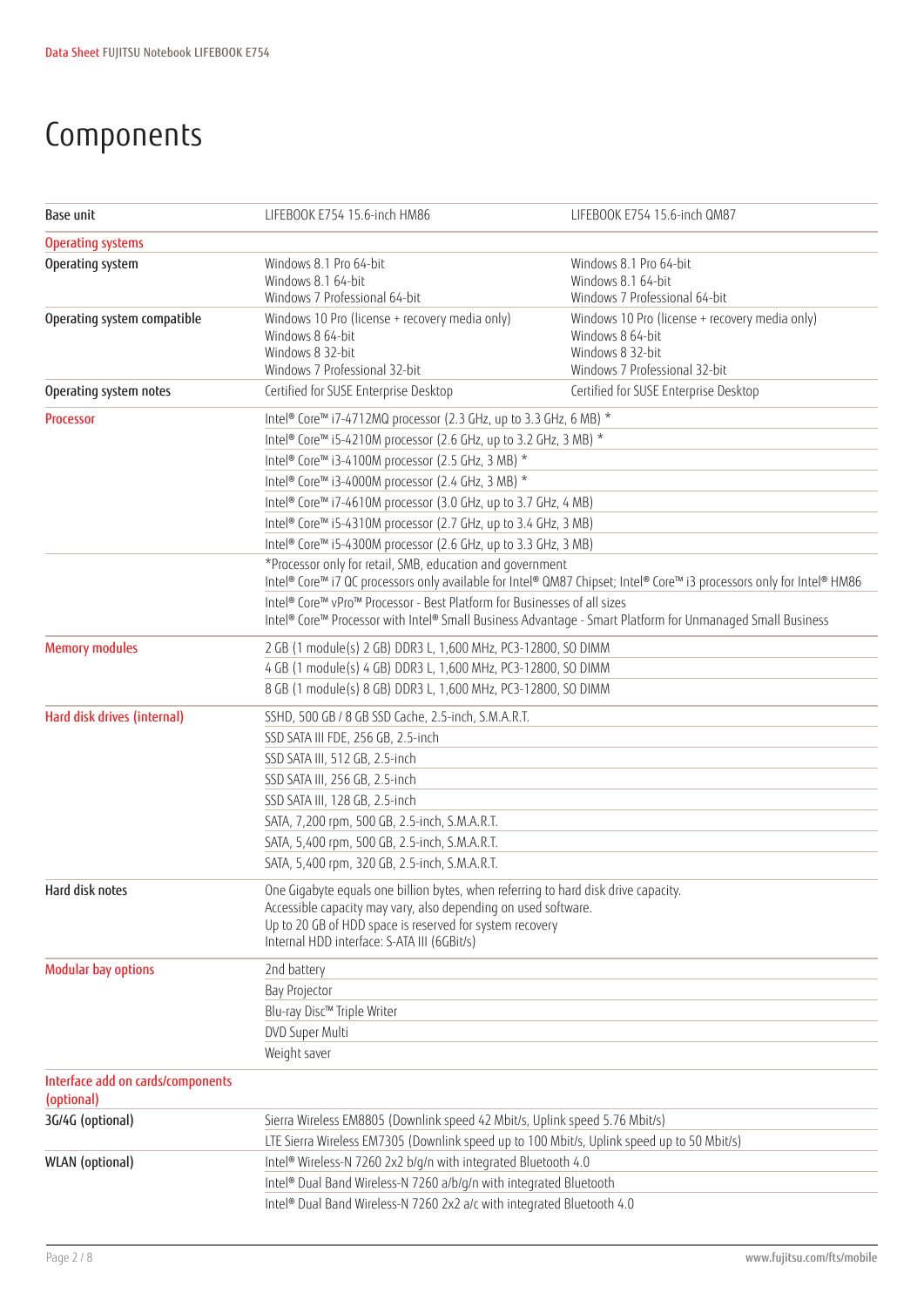| __ | . . |  |
|----|-----|--|

Multimedia

Camera Camera Optional: Built-in webcam, Full HD (2,073 megapixel) (Microsoft® Lync™)

39.6 cm (15.6-inch),LED backlight,(HD),Anti-glare display,magnesium,1,366 x 768 pixel,350:1,200 cd/m<sup>2</sup> 39.6 cm (15.6-inch),IPS,(Full HD),Anti-glare IPS display,magnesium,1,920 x 1,080 pixel,700:1 ,300 cd/m²

### Base unit

| Base unit                               | LIFEBOOK E754 15.6-inch HM86                                                                                                                                                       | LIFEBOOK E754 15.6-inch QM87                                                                                                                                                       |
|-----------------------------------------|------------------------------------------------------------------------------------------------------------------------------------------------------------------------------------|------------------------------------------------------------------------------------------------------------------------------------------------------------------------------------|
| <b>General system information</b>       |                                                                                                                                                                                    |                                                                                                                                                                                    |
| Chipset                                 | Intel <sup>®</sup> HM86                                                                                                                                                            | Intel® QM87                                                                                                                                                                        |
| Chipset notes                           | $- - -$                                                                                                                                                                            | Supports iAMT 9.0<br>Intel® vPro™ requires Core i5-43xx & i7-46xx CPU, Intel<br>WLAN 7260 a/b/g/n, TPM module                                                                      |
| Supported capacity RAM (max.)           | 16 GB                                                                                                                                                                              | 16 GB                                                                                                                                                                              |
| <b>Memory slots</b>                     | 2 DIMM (DDR3L)                                                                                                                                                                     | 2 DIMM (DDR3L)                                                                                                                                                                     |
| Memory notes                            | DDR3L - 1,600 MHz                                                                                                                                                                  | DDR3L - 1,600 MHz                                                                                                                                                                  |
| LAN                                     | Built-in 10/100/1,000 MBit/s Intel® I217LV                                                                                                                                         | Built-in 10/100/1,000 MBit/s Intel® I217LM                                                                                                                                         |
| <b>BIOS</b> features                    | BIOS based on Phoenix SecureCore                                                                                                                                                   | BIOS based on Phoenix SecureCore                                                                                                                                                   |
| Audio type                              | On board                                                                                                                                                                           | On board                                                                                                                                                                           |
| Audio codec                             | Realtek ALC3233                                                                                                                                                                    | Realtek ALC3233                                                                                                                                                                    |
| Audio features                          | Stereo speakers                                                                                                                                                                    | Stereo speakers                                                                                                                                                                    |
| <b>Display</b>                          |                                                                                                                                                                                    |                                                                                                                                                                                    |
| Display notes                           | ISO 9241-307 - Pixel class II<br>HD: Viewing angle HD: L/R 40°, T 10°, B 30°, response<br>time: 16ms; Color Gammut: 45%<br>FHD IPS: Viewing angle: L/R/T/B: 85°; Color Gammut: 60% | ISO 9241-307 - Pixel class II<br>HD: Viewing angle HD: L/R 40°, T 10°, B 30°, response<br>time: 16ms; Color Gammut: 45%<br>FHD IPS: Viewing angle: L/R/T/B: 85°; Color Gammut: 60% |
| <b>Graphics</b>                         |                                                                                                                                                                                    |                                                                                                                                                                                    |
| Base unit                               | LIFEBOOK E754 15.6-inch HM86                                                                                                                                                       | LIFEBOOK E754 15.6-inch QM87                                                                                                                                                       |
| TFT resolution (DisplayPort)            | up to 2,560 x 1,600                                                                                                                                                                | up to 2,560 x 1,600                                                                                                                                                                |
| TFT resolution (VGA)                    | up to 1,920 x 1,200                                                                                                                                                                | up to 1,920 x 1,200                                                                                                                                                                |
| TFT resolution (DVI on Port Replicator) | up to 1,920 x 1,200                                                                                                                                                                | up to 1,920 x 1,200                                                                                                                                                                |
| Graphics brand name                     | Intel® HD Graphics 4600                                                                                                                                                            | Intel® HD Graphics 4600                                                                                                                                                            |
| <b>Graphics features</b>                | 3 Display Support (2 external, 1 internal)                                                                                                                                         | 3 Display Support (2 external, 1 internal)                                                                                                                                         |
| Graphics notes                          | Shared memory depending on main memory size and<br>operating system                                                                                                                | Shared memory depending on main memory size and<br>operating system                                                                                                                |
| <b>Interfaces</b>                       |                                                                                                                                                                                    |                                                                                                                                                                                    |
| $DC-in$                                 | 1                                                                                                                                                                                  |                                                                                                                                                                                    |
| Audio: line-out / headphone             | 1                                                                                                                                                                                  |                                                                                                                                                                                    |
| Audio: line-in / microphone             |                                                                                                                                                                                    |                                                                                                                                                                                    |
| Internal microphones                    | 2x digital microphones (array)                                                                                                                                                     |                                                                                                                                                                                    |
| USB 2.0 total                           | $\mathbf{1}$                                                                                                                                                                       |                                                                                                                                                                                    |
| USB 3.0 total                           | 3 (1 with Anytime USB Charge functionality)                                                                                                                                        |                                                                                                                                                                                    |
| VGA                                     | 1                                                                                                                                                                                  |                                                                                                                                                                                    |
| <b>DisplayPort</b>                      | $\mathbf{1}$                                                                                                                                                                       |                                                                                                                                                                                    |
| <b>HDMI</b>                             | 1 shared with DP                                                                                                                                                                   |                                                                                                                                                                                    |
| Ethernet (RJ-45)                        | 1                                                                                                                                                                                  |                                                                                                                                                                                    |
| Memory card slots                       | 1 (SD up to 2GB, SDHC up to 32GB, SDXC up to 128GB)                                                                                                                                |                                                                                                                                                                                    |
| SmartCard slot                          | 1 (optional)                                                                                                                                                                       |                                                                                                                                                                                    |
| SIM card slot                           | 1 (only for models with integrated 3G/UMTS or 4G/LTE module)                                                                                                                       |                                                                                                                                                                                    |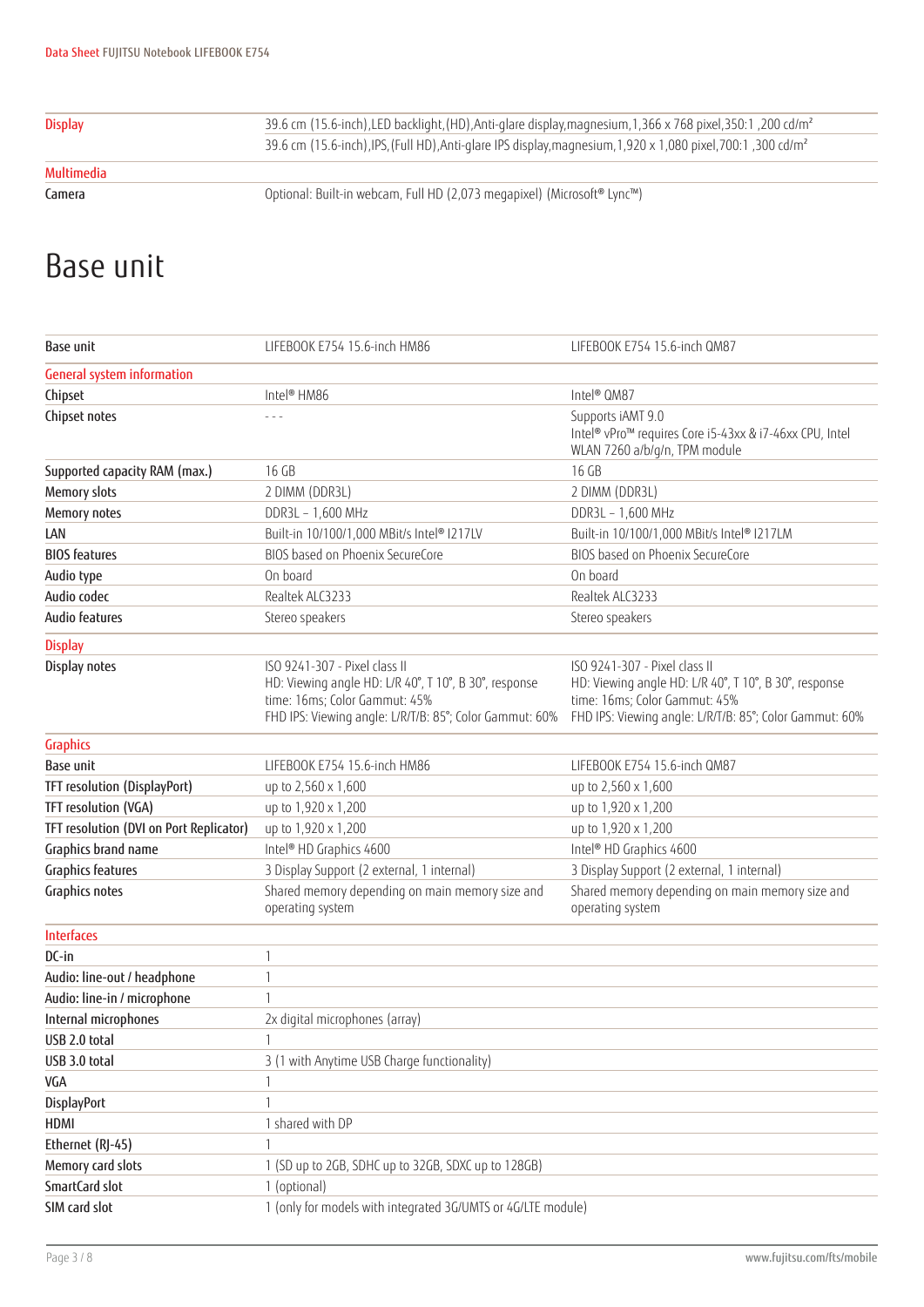| Port Replicator interfaces (optional) |                                                                                                                                                                                                                                                                                                                                                                                                                                                                                                                                                          |  |  |
|---------------------------------------|----------------------------------------------------------------------------------------------------------------------------------------------------------------------------------------------------------------------------------------------------------------------------------------------------------------------------------------------------------------------------------------------------------------------------------------------------------------------------------------------------------------------------------------------------------|--|--|
| $DC-in$                               | 1(19V)                                                                                                                                                                                                                                                                                                                                                                                                                                                                                                                                                   |  |  |
| Power on switch                       |                                                                                                                                                                                                                                                                                                                                                                                                                                                                                                                                                          |  |  |
| Audio: headphone                      |                                                                                                                                                                                                                                                                                                                                                                                                                                                                                                                                                          |  |  |
| Audio: microphone                     | 1                                                                                                                                                                                                                                                                                                                                                                                                                                                                                                                                                        |  |  |
| USB 3.0 total                         | 4                                                                                                                                                                                                                                                                                                                                                                                                                                                                                                                                                        |  |  |
| <b>DisplayPort</b>                    | 2 - 1 DP (next to DVI) is shared with DVI, works when DVI not connected                                                                                                                                                                                                                                                                                                                                                                                                                                                                                  |  |  |
| VGA                                   | $\mathbf{1}$                                                                                                                                                                                                                                                                                                                                                                                                                                                                                                                                             |  |  |
| <b>DVI</b>                            | 1 - shared with DP (next to DVI) - works when DP (next to DVI) not connected                                                                                                                                                                                                                                                                                                                                                                                                                                                                             |  |  |
| Ethernet (RJ-45)                      | 1 (10/100/1000)                                                                                                                                                                                                                                                                                                                                                                                                                                                                                                                                          |  |  |
| Kensington Lock support               | 1 (Portrep & System)                                                                                                                                                                                                                                                                                                                                                                                                                                                                                                                                     |  |  |
| eSATA                                 |                                                                                                                                                                                                                                                                                                                                                                                                                                                                                                                                                          |  |  |
| <b>Notes</b>                          | Port replicator supports 0-Watts functionality                                                                                                                                                                                                                                                                                                                                                                                                                                                                                                           |  |  |
| Keyboard and pointing devices         |                                                                                                                                                                                                                                                                                                                                                                                                                                                                                                                                                          |  |  |
|                                       | Black colored key caps for backlight keyboard#Black colored key caps with red frame for regular keyboard#Isolation<br>keyboard#Spill-resistant standard keyboard w/o touchstick                                                                                                                                                                                                                                                                                                                                                                          |  |  |
|                                       | Number of keyboard keys: 104, Keyboard pitch: 19 mm, Keyboard stroke: 1.7 mm                                                                                                                                                                                                                                                                                                                                                                                                                                                                             |  |  |
|                                       | Multi gesture touchpad (93mmx55mm) with 2 integrated mouse buttons<br>Application buttons<br>Status LED                                                                                                                                                                                                                                                                                                                                                                                                                                                  |  |  |
| Wireless technologies                 |                                                                                                                                                                                                                                                                                                                                                                                                                                                                                                                                                          |  |  |
| Antennas                              | 2 Dual band WLAN antennas, 2 UMTS/LTE antennas optional                                                                                                                                                                                                                                                                                                                                                                                                                                                                                                  |  |  |
| <b>WLAN</b> notes                     | Import and usage according to country-specific regulations.                                                                                                                                                                                                                                                                                                                                                                                                                                                                                              |  |  |
| <b>Power supply</b>                   |                                                                                                                                                                                                                                                                                                                                                                                                                                                                                                                                                          |  |  |
| AC Adapter                            | 19 V / 65 W (3.42 A), 100 V - 240 V, 50 Hz - 60 Hz, 3-pin (grounded) AC-Adapter                                                                                                                                                                                                                                                                                                                                                                                                                                                                          |  |  |
|                                       | 19 V / 65 W (3.42 A), 100 V - 240 V, 50 Hz - 60 Hz, 3-pin (grounded) slim and light AC-Adapter                                                                                                                                                                                                                                                                                                                                                                                                                                                           |  |  |
|                                       | 19 V / 80 W (4.22 A), 100 V - 240 V, 50 Hz - 60 Hz, 3-pin (grounded) 0-Watt AC Adapter technology                                                                                                                                                                                                                                                                                                                                                                                                                                                        |  |  |
|                                       | 19 V / 90 W (4.74 A), 100 V - 240 V, 50 Hz - 60 Hz, 3-pin (grounded) AC-Adapter                                                                                                                                                                                                                                                                                                                                                                                                                                                                          |  |  |
| <b>Notes</b>                          | 65W AC Adapter for usage with system/ 80 & 90W AC Adapter for usage with Port Replicator                                                                                                                                                                                                                                                                                                                                                                                                                                                                 |  |  |
| 1st battery options                   | Li-Ion battery 6-cell, 5,600/5,800 mAh, 63 Wh                                                                                                                                                                                                                                                                                                                                                                                                                                                                                                            |  |  |
|                                       | Li-Ion battery 6-cell, 6,400/6,700 mAh, 72 Wh                                                                                                                                                                                                                                                                                                                                                                                                                                                                                                            |  |  |
| 2nd battery (optional)                | Li-Ion battery 6-cell, 2,600, mAh, 28 Wh                                                                                                                                                                                                                                                                                                                                                                                                                                                                                                                 |  |  |
| Runtime 1st battery                   | up to 18 h                                                                                                                                                                                                                                                                                                                                                                                                                                                                                                                                               |  |  |
| Runtime 1st + 2nd battery             | up to 25 h                                                                                                                                                                                                                                                                                                                                                                                                                                                                                                                                               |  |  |
| Battery charging time                 | ~160 min (63Wh) ~ 200 min (72Wh)                                                                                                                                                                                                                                                                                                                                                                                                                                                                                                                         |  |  |
| <b>Battery notes</b>                  | Battery runtime information is based on worldwide acknowledged BAPCO Mobile Mark 2007 Benchmark (readers<br>mode e.g. surfing the internet, writing E-mails, viewing documents) which provides results that enable direct product<br>comparisons between manufacturers. It does not quarantee any specific battery runtime which actually can be lower<br>and may vary depending on product model, configuration, application and power management settings. The battery<br>capacity slightly decreases with every charging cycle and over the lifetime. |  |  |
| <b>Noise emission</b>                 |                                                                                                                                                                                                                                                                                                                                                                                                                                                                                                                                                          |  |  |
| Noise emission                        | Please refer to the Eco Declaration<br>Please refer to the Eco Declaration                                                                                                                                                                                                                                                                                                                                                                                                                                                                               |  |  |
| Dimensions / Weight / Environmental   |                                                                                                                                                                                                                                                                                                                                                                                                                                                                                                                                                          |  |  |
| Dimensions (W x D x H)                | 374 x 250 x 20 (front) - 27 (rear) mm                                                                                                                                                                                                                                                                                                                                                                                                                                                                                                                    |  |  |
|                                       | 14.72 x 9.84 x 0.78 (front) - 1.06 (rear) inch<br>14.72 x 9.84 x 0.78 (front) - 1.06 (rear) inch                                                                                                                                                                                                                                                                                                                                                                                                                                                         |  |  |
| Weight                                | from 1.9 kg                                                                                                                                                                                                                                                                                                                                                                                                                                                                                                                                              |  |  |
| Weight (lbs)                          | from 4.2 lbs                                                                                                                                                                                                                                                                                                                                                                                                                                                                                                                                             |  |  |
| Weight notes                          | Incl. weight saver. Weight may vary depending on actual configuration.                                                                                                                                                                                                                                                                                                                                                                                                                                                                                   |  |  |
| Operating ambient temperature         | 5 - 35 °C (41 - 95 °F)                                                                                                                                                                                                                                                                                                                                                                                                                                                                                                                                   |  |  |
| Operating relative humidity           | 20 - 85 %                                                                                                                                                                                                                                                                                                                                                                                                                                                                                                                                                |  |  |
| <b>Compliance with standards</b>      |                                                                                                                                                                                                                                                                                                                                                                                                                                                                                                                                                          |  |  |
| Germany                               | GS (Full HD Display only)                                                                                                                                                                                                                                                                                                                                                                                                                                                                                                                                |  |  |
|                                       |                                                                                                                                                                                                                                                                                                                                                                                                                                                                                                                                                          |  |  |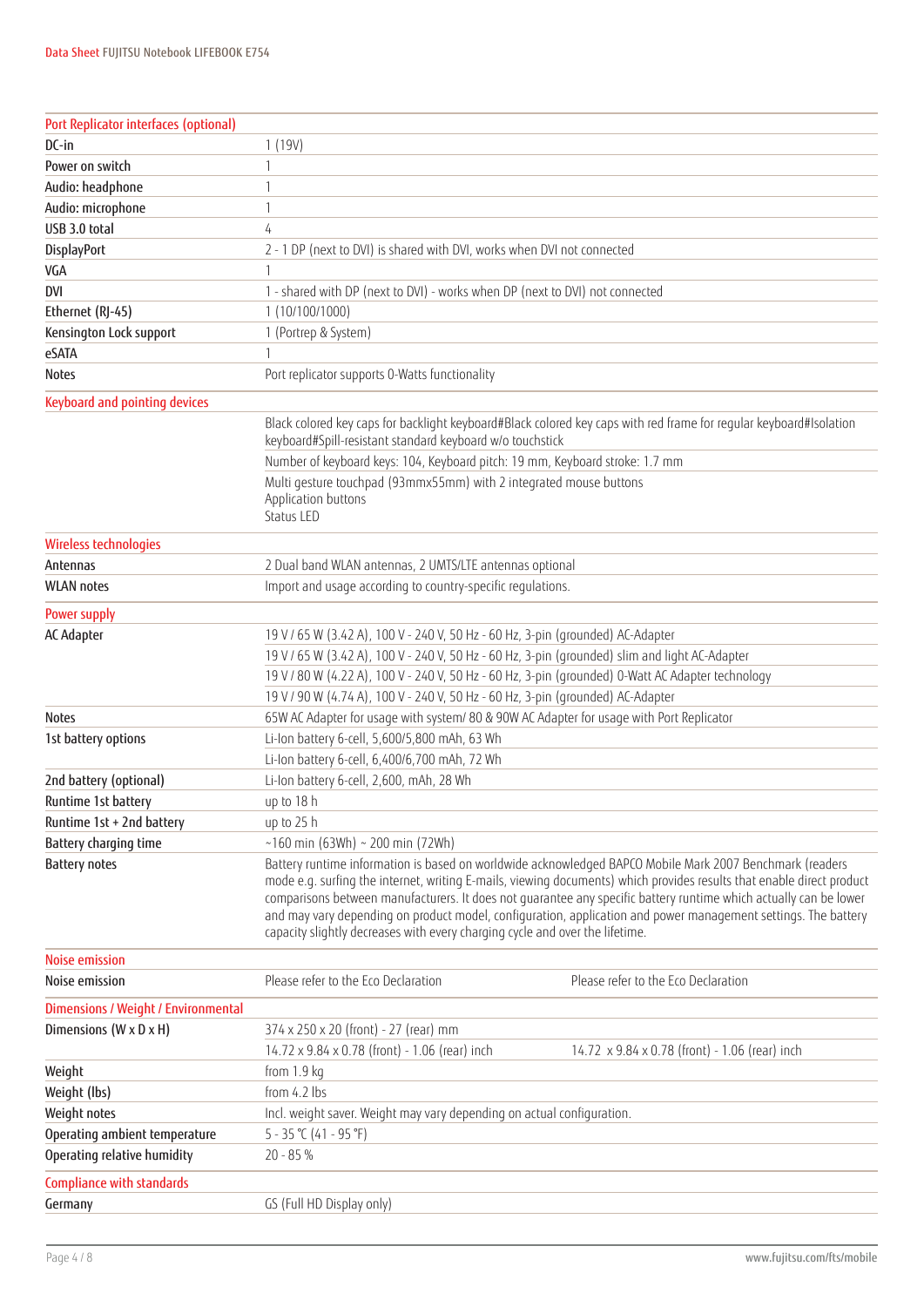| <b>Compliance with standards</b>   |                                                                                                                                                                                                                                                                                                                                                                                                                                                                                                                                                         |                                                                                                                                                                                                                                                             |  |
|------------------------------------|---------------------------------------------------------------------------------------------------------------------------------------------------------------------------------------------------------------------------------------------------------------------------------------------------------------------------------------------------------------------------------------------------------------------------------------------------------------------------------------------------------------------------------------------------------|-------------------------------------------------------------------------------------------------------------------------------------------------------------------------------------------------------------------------------------------------------------|--|
| Europe                             | <b>CE</b><br>CB                                                                                                                                                                                                                                                                                                                                                                                                                                                                                                                                         |                                                                                                                                                                                                                                                             |  |
| Global                             | RoHS (Restriction of hazardous substances)<br>WEEE (Waste electrical and electronic equipment)<br>Microsoft Operating Systems (HCT / HCL entry / WHQL)<br>ENERGY STAR® 6.0<br>EPEAT® Gold (dedicated regions)                                                                                                                                                                                                                                                                                                                                           |                                                                                                                                                                                                                                                             |  |
| Compliance link                    | http://qlobalsp.ts.fujitsu.com/sites/certificates                                                                                                                                                                                                                                                                                                                                                                                                                                                                                                       |                                                                                                                                                                                                                                                             |  |
| <b>Additional Software</b>         |                                                                                                                                                                                                                                                                                                                                                                                                                                                                                                                                                         |                                                                                                                                                                                                                                                             |  |
| Additional software (preinstalled) | Adobe® Reader® (pdf reader)<br>McAfee Multi Access Security (anti-virus and internet security software; 60 days trial version)<br>Fujitsu LIFEBOOK Application Panel<br>Fujitsu Display Manager<br>ShockSensor Utility<br>Power Saving Utility<br>Fujitsu Plugfree Network (network management utility)<br>EasyGuide online user documentation<br>Microsoft Office (buy license to activate the pre-installed Microsoft Office)<br>Win8: Microsoft Push Button Recovery (hard disk based recovery)<br>Win7: Fujitsu Recovery (hard disk based recovery) |                                                                                                                                                                                                                                                             |  |
| Additional software (optional)     | Drivers & Utilities DVD (DUDVD)<br>Recovery DVD for Windows®<br>Connection manager (optional with 4G/LTE or 3G/UMTS)<br>DVD playback software<br>CyberLink YouCam (webcam software)                                                                                                                                                                                                                                                                                                                                                                     |                                                                                                                                                                                                                                                             |  |
| Manageability                      |                                                                                                                                                                                                                                                                                                                                                                                                                                                                                                                                                         |                                                                                                                                                                                                                                                             |  |
| Manageability technology           | DeskUpdate Driver management<br>PXE 2.1 Boot code<br>Wake up from S5 (off mode)<br>WoL (Wake on LAN)                                                                                                                                                                                                                                                                                                                                                                                                                                                    | DeskUpdate Driver management<br>PXE 2.1 Boot code<br>Wake up from S5 (off mode)<br>Intel® vPro™ technology<br>WoL (Wake on LAN)<br>Intel® SBA Manageability Solution (see details: http://<br>www.intel.com/go/sba)<br>iAMT 9.0 (depending on CPU)          |  |
| Manageability software             | DeskView Client<br>DeskView Instant BIOS Management<br>DeskView Integration for Symantec Management Platform                                                                                                                                                                                                                                                                                                                                                                                                                                            |                                                                                                                                                                                                                                                             |  |
| DeskView components                | Inventory Management<br><b>BIOS Management</b><br>Driver Management<br>Security Management<br>Alarm Management                                                                                                                                                                                                                                                                                                                                                                                                                                          |                                                                                                                                                                                                                                                             |  |
| Supported standards                | WMI<br>PXE<br>BootP (made4you)                                                                                                                                                                                                                                                                                                                                                                                                                                                                                                                          |                                                                                                                                                                                                                                                             |  |
| Manageability link                 | http://www.fujitsu.com/fts/solutions/business-technology/manageability/feature-finder.html                                                                                                                                                                                                                                                                                                                                                                                                                                                              |                                                                                                                                                                                                                                                             |  |
| <b>Security</b>                    |                                                                                                                                                                                                                                                                                                                                                                                                                                                                                                                                                         |                                                                                                                                                                                                                                                             |  |
| <b>Physical Security</b>           | Kensington Lock support                                                                                                                                                                                                                                                                                                                                                                                                                                                                                                                                 | Kensington Lock support                                                                                                                                                                                                                                     |  |
| System and BIOS Security           | Computrace® ready BIOS<br>Advanced Theft Protection (Computrace® only)<br>Optional: Trusted platform module (TPM 1.2)<br>EraseDisk (optional)                                                                                                                                                                                                                                                                                                                                                                                                           | Computrace® ready BIOS<br>Advanced Theft Protection (Computrace® only)<br>Optional: Trusted platform module (TPM 1.2)<br>EraseDisk (optional)                                                                                                               |  |
| <b>User Security</b>               | Access protection via internal SmartCard reader (optional)<br>SystemLock BIOS SmartCard security<br>Embedded fingerprint sensor (optional)<br>Hard disk password<br>User and supervisor BIOS password<br>Workplace Protect (secure authentication solution)                                                                                                                                                                                                                                                                                             | Access protection via internal SmartCard reader (optional)<br>SystemLock BIOS SmartCard security<br>Embedded fingerprint sensor (optional)<br>Hard disk password<br>User and supervisor BIOS password<br>Workplace Protect (secure authentication solution) |  |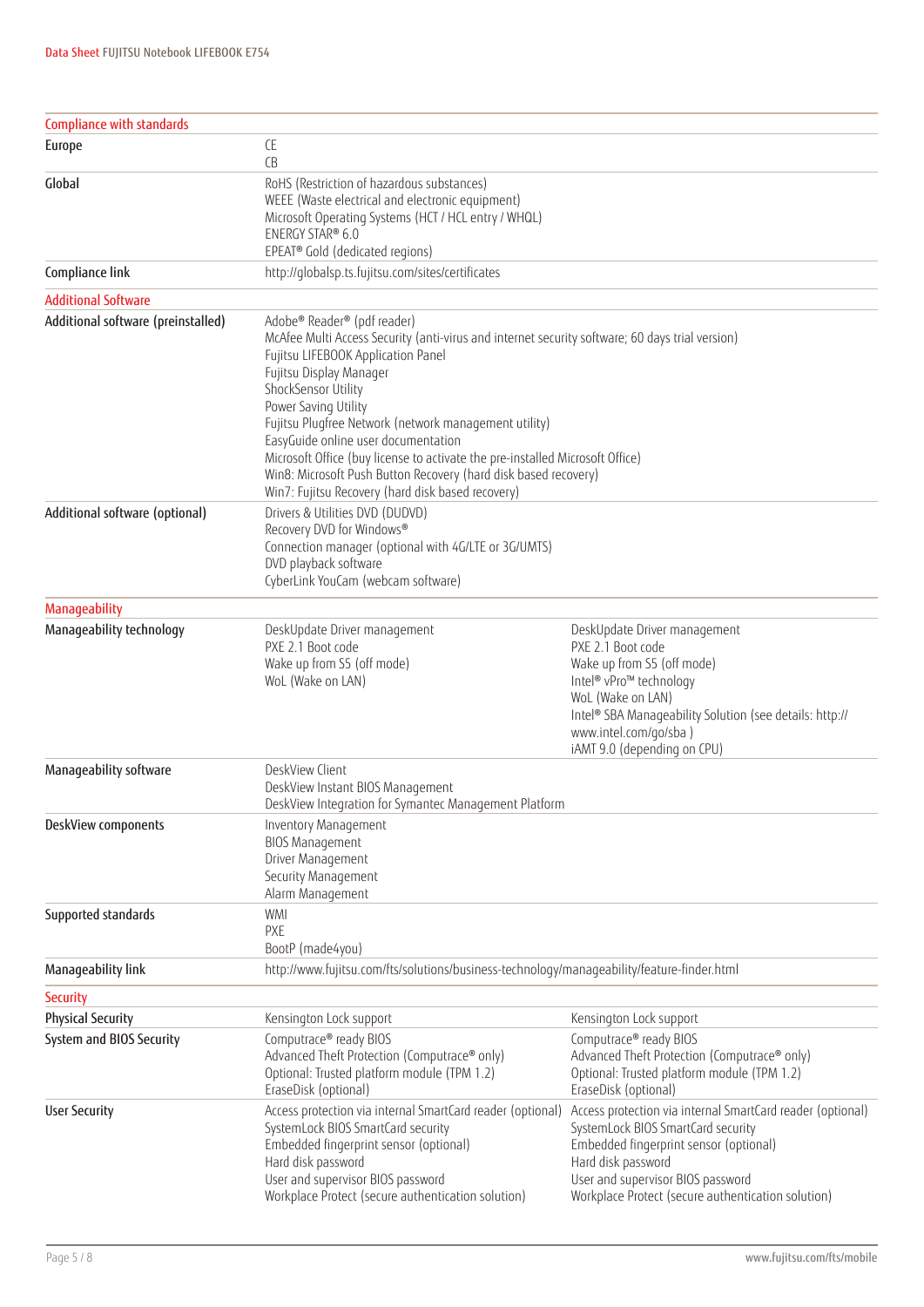| Warranty                                         |                                                                                                                                                  |  |  |
|--------------------------------------------------|--------------------------------------------------------------------------------------------------------------------------------------------------|--|--|
| Warranty period                                  | 2 years (depending on country)                                                                                                                   |  |  |
| Warranty type                                    | Collect & Return Service / Bring-in Service (for countries within region FTS CEMEA&I, for all other countries depending<br>on local regulations) |  |  |
| <b>Warranty Terms &amp; Conditions</b>           | http://support.ts.fujitsu.com/warranty                                                                                                           |  |  |
| Product Support Services - the perfect extension |                                                                                                                                                  |  |  |
| <b>Recommended Service</b>                       | 9x5, Onsite Response Time: Next Business Day                                                                                                     |  |  |
| <b>Spare Parts availability</b>                  | 5 years after end of product life                                                                                                                |  |  |
| Service Weblink                                  | htttp://ts.fujitsu.com/Supportservice                                                                                                            |  |  |

### **MOTEBOOKCHECK NOtebookcheck.com**

**Gut (86%)**<br>Fujitsu Lifebook E754<br>
Mar Cour P-472302<br>
Mar PD Craptus 4000

notebookcheck test result: good, FUJITSU Notebook LIFEBOOK E754, notebookcheck.com - Germany June 2014

### Recommended Accessories

| Port Replicator for LIFEBOOK<br>(U745, T725, E7X6, E7X4, E7X3,<br>E5X6, E5X4) and CELSIUS H730 | Flexibility, expandability, desktop replacement, investment protection - to<br>name just a few benefits of Fujitsu's docking options.                                                                                                                                                                                                                                   | Order Code:<br>S26391-F1337-L100 |
|------------------------------------------------------------------------------------------------|-------------------------------------------------------------------------------------------------------------------------------------------------------------------------------------------------------------------------------------------------------------------------------------------------------------------------------------------------------------------------|----------------------------------|
| <b>USB Port Replicator PR7.1</b>                                                               | The FUJITSU USB Port Replicator PR7.1 is the perfect solution for shared<br>desktop (BYOD) environments. It connects your mobile system to your<br>main peripherals with a single USB 3.0 plug. This Port Replicator generates<br>additional DVI or HDMI digital video performance, enabling your system to<br>run up to three screens independently at your workplace. | Order Code:<br>S26391-F6007-L310 |
| Second Battery for Modular Bay                                                                 | Modern business demands that busy professionals be ready to meet<br>customers, make presentations, and work wherever is necessary to get the<br>job done. With a Second Battery for your Fujitsu LIFEBOOK you will be more<br>flexible than ever. Installation is effortless. Just slide the Second Battery<br>into your Fujitsu LIFEBOOK's modular bay.                | Order Code:<br>S26391-F1314-L500 |
| MicroSaver Slim                                                                                | The Fujitsu Kensington MicroSaver slim features the patented T-Bar<br>locking mechanism with carbon tempered steel core cable and an external<br>braided steel sheath. The MicroSaver slim is available with Kensington<br>Master Access. This security solution allows you to manage and maintain a<br>limitless number of locks with a master key.                    | Order Code:<br>S26361-F1650-L200 |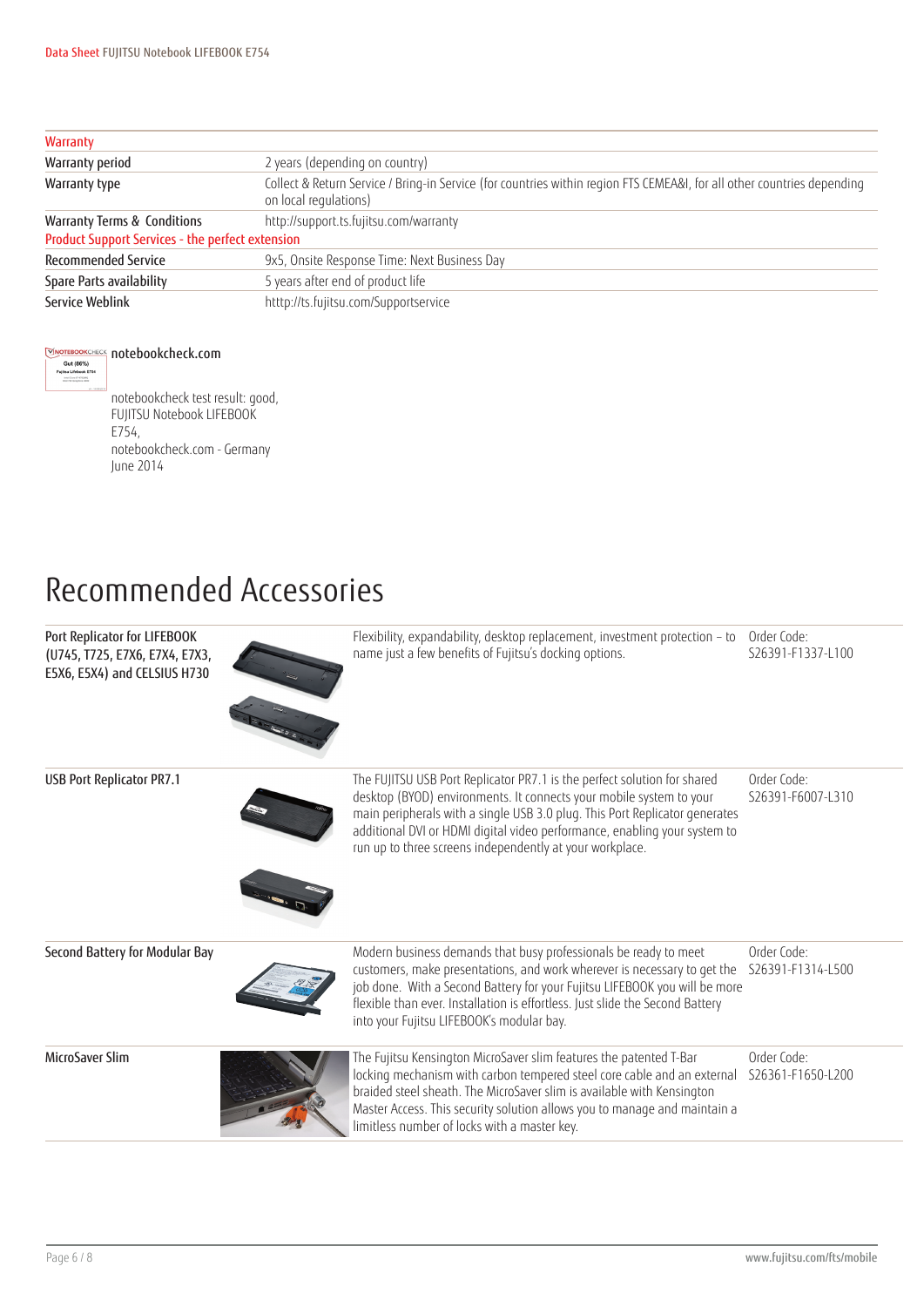| Prestige Case Midi 16                                    | The Prestige Case Midi 16 protects notebooks with up to 16-inch screens.<br>The front half of the bag has compartments for your notebook, power cord<br>and office supplies. It features nylon pockets so you can see your modular<br>bay accessories. The back half of the bag has a divided file compartment.                                                                     | Order Code:<br>S26391-F1192-L60                      |
|----------------------------------------------------------|-------------------------------------------------------------------------------------------------------------------------------------------------------------------------------------------------------------------------------------------------------------------------------------------------------------------------------------------------------------------------------------|------------------------------------------------------|
| Fujitsu Bay Projector                                    | The innovative Fujitsu Bay Projector is the first projector which can be<br>inserted in the modular bay of a notebook. The patented projector offers<br>mobility and convenience in the office as well as at home. The Bay Projector<br>converts your notebook into a fully-mobile office, giving you the flexibility<br>you demand.                                                | Order Code:<br>S26391-F1244-L600                     |
| Second Hard Disk Drive or SSD<br>Carrier for Modular Bay | Modern business generates more and more data everyday so you may find<br>yourself needing some extra storage space for critical data. Extend your<br>storage with this 2nd HDD or SSD option by simply sliding this carrier into<br>the modular bay slot on your Fujitsu LIFEBOOK. Choose the storage capacity<br>to suit your needs and order separately from the list of options. | Order Code:<br>S26391-F1244-L700                     |
| Wireless Mouse WI200                                     | The Wireless Mouse WI200 uses the latest wireless 2.4 GHz technology,<br>and a high-resolution 1000 dpi optical sensor to give you the precision and S26381-K462-L100<br>reliability you need. Sporting a compact design with a stylish black finish,<br>the WI200 wireless mouse is well suited to all environments and to each<br>user whether right or left handed.              | Order Code:                                          |
| Wireless Keyboard Set LX901                              | The Wireless Keyboard LX901 is a top of the line desktop solution for<br>lifestyle orientated customers, who want only the best for their desk. This<br>superb keyboard set offers ambitious users more functions, security and<br>better features than a conventional interface device. It even includes 2.4<br>GHz technology and 128 AES encryption for security.                | S26381-K565-L4** (**:<br>Country specific variation) |